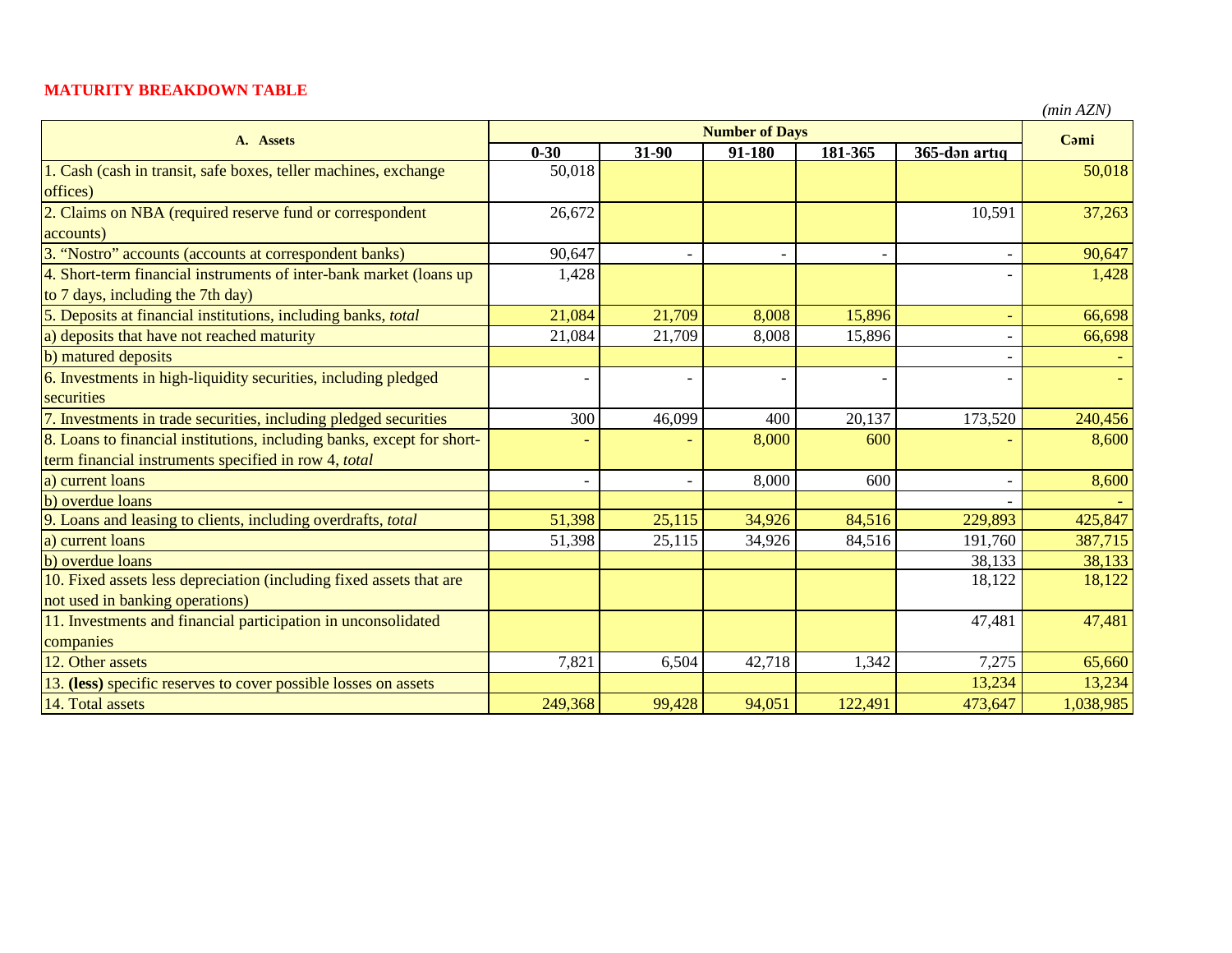## **MATURITY BREAKDOWN TABLE (cont'd)**

|  | (min AZN) |
|--|-----------|
|--|-----------|

| <b>B. Liabilities and Capital</b>                                    | <b>Number of Days</b> |                          |        |         |                          | Cami      |
|----------------------------------------------------------------------|-----------------------|--------------------------|--------|---------|--------------------------|-----------|
|                                                                      | $0 - 30$              | 31-90                    | 91-180 | 181-365 | $365$ -dən çox           |           |
| 1. Deposits of clients, except for deposits of banks and other       | 310,679               | 10,185                   | 36,075 | 64,295  | 15,619                   | 436,853   |
| financial institutions                                               |                       |                          |        |         |                          |           |
| a) call deposits (legal entities and individuals)                    | 310,470               |                          |        |         |                          | 310,470   |
| b) time deposits which have not reached maturity (legal entities and | 209                   | 10,185                   | 36,075 | 64,295  | 15,619                   | 126,383   |
| individuals)                                                         |                       |                          |        |         |                          |           |
| c) matured time deposits (legal entities and individuals)            |                       |                          |        |         |                          |           |
| 2. Loans of the NBA                                                  |                       |                          |        |         |                          |           |
| 3. "Loro" accounts (correspondent accounts of banks)                 | 144                   |                          |        |         |                          | 144       |
| 4. Short-term financial instruments of inter-bank market (loans up   |                       |                          |        |         |                          |           |
| to 7 days, including the 7th day)                                    |                       |                          |        |         |                          |           |
| 5. Deposits of banks and financial institutions                      | 29,844                | 58,720                   | 5,000  | 48,800  | 15,265                   | 157,629   |
| 6. Loans borrowed from banks (for a period of more than 7 days)      | 15,610                | 6,103                    | 7,408  | 9,515   |                          | 38,636    |
| 7. Loans borrowed from other financial institutions, including       | 1,199                 | 2,288                    | 3,431  | 6,574   | 36,463                   | 49,956    |
| international organizations                                          |                       |                          |        |         |                          |           |
| 8. Loans and deposits of central and municipal government bodies     |                       | $\overline{\phantom{a}}$ |        |         | $\overline{\phantom{a}}$ |           |
| 9. Mortgage loans borrowed by bank for its own purposes              |                       | $\overline{\phantom{a}}$ |        |         | $\overline{\phantom{a}}$ |           |
| 10. Subordinated debts and other debt instruments of this type that  |                       |                          |        |         |                          |           |
| are issued by bank, including preferred time stocks                  |                       |                          |        |         |                          |           |
| 11. Other liabilities                                                | 3,063                 | 385                      | 771    | 610     | 493                      | 5,322     |
| 12. Capital                                                          |                       |                          |        |         | 350,446                  | 350,446   |
| 13. Total liabilities (liabilities plus capital)                     | 360,539               | 77,681                   | 52,685 | 129,794 | 418,286                  | 1,038,985 |
|                                                                      |                       |                          |        |         |                          |           |
|                                                                      |                       |                          |        |         |                          |           |
| 14. Net amount of financial assets (liabilities) for each period     | (111, 171)            | 21,747                   | 41,366 | (7,302) | 55,361                   |           |
| (row 14 in Table IV-A less row 13 in Table IV-B)                     |                       |                          |        |         |                          |           |
|                                                                      |                       |                          |        |         |                          |           |
|                                                                      |                       |                          |        |         |                          |           |